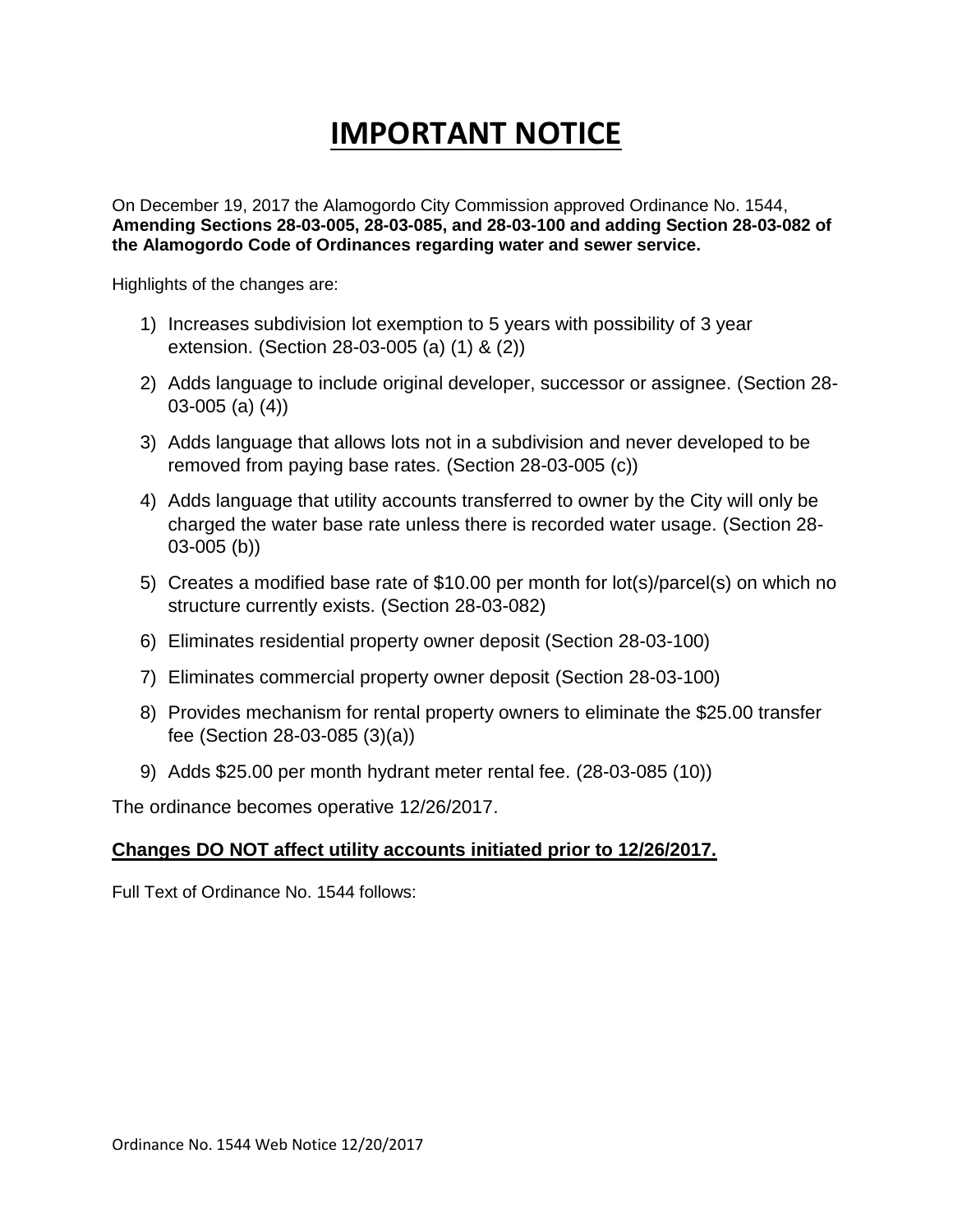## **ORDINANCE NO. 1544**

## **AMENDING SECTIONS 28-03-005, 28-03-085, AND 28-03-100 AND ADDING SECTION 28-03-082 OF THE ALAMOGORDO CODE OF ORDINANCES REGARDING WATER AND SEWER SERVICE**

**WHEREAS,** the City of Alamogordo owns and operates the municipal water and wastewater utility systems; and

**WHEREAS,** the City Commission of the City of Alamogordo is charged with adopting ordinances, regulations and fees to insure the continuing operation, maintenance, repair and expansion of the municipal utility systems; and

**WHEREAS,** the City Commission of the City of Alamogordo finds that certain Sections of Chapter 28 of the Alamogordo Code of Ordinances should be amended to address concerns of municipal utility customers; now

**BE IT ORDAINED** by the City Commission of the City of Alamogordo, New Mexico that Sections 28-03-005, 28-03-100, and 28-03-085 and adding Section 28-03-082 of Chapter 28 of the Code of Ordinances be amended as follows:

## **SECTION ONE:**

## **28-03-005 - Availability of water and sewer service**

(a) Every property within the municipal boundaries shall be deemed to have water and sewer utility service available if service lines exist from the city water and sewer mains to the property and such properties shall be subject to customer charges and capital improvement charges as set by city commission for the respective services.

(1) New lots within subdivisions (as that term is defined in [chapter 22](https://library.municode.com/nm/alamogordo/codes/code_of_ordinances?nodeId=PTIICOOR_CH22SURE) of the city Code of Ordinances) which have never been sold or otherwise transferred and which remain the property of the original developer shall be exempt from the customer charge and capital improvement charges for a period of five (5) years from the date of acceptance of the subdivision by the city.

(2) Vacant subdivision lots owned by the original developer as of the date of the passage of this ordinance (28-03-005) shall be exempt from customer charges and capital improvement charges for a period of five (5) years.

(3)An application for water meter submitted by any person(s) for lots exempted through this article shall void any and all exemptions and the property owner shall immediately be responsible for all customer charges, capital improvement charges and consumption charges approved by the city commission.

(4) The original developer, successor, or assignee of subdivisions covered by this ordinance may petition the City Commission for an extension of the exemption period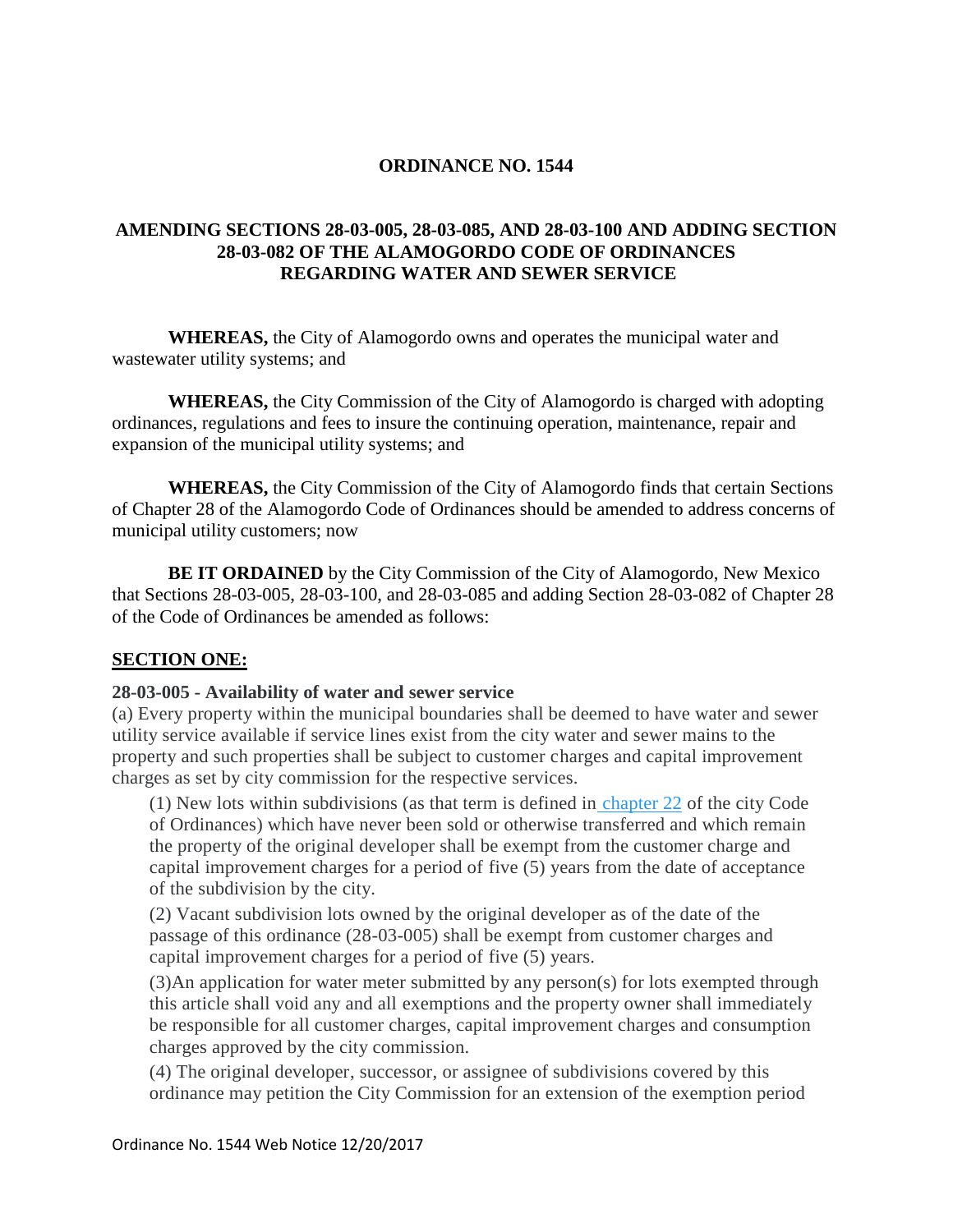within three (3) months of the termination of an exemption. Any additional time approved by the City Commission shall not exceed three (3) years. No additional exemption shall be granted after the expiration of the original or any extended time period(s).

(b) Utility accounts transferred to the property owner by the City, except those accounts subject to Sec. 28-03-082, shall only be charged the monthly base rate for water, adjusted for meter size.

(1) All services except for water shall be inactivated.

(2) Water shall be shut-off at the curb.

(3) Any recorded usage of water shall result in the activation of all City services and charges until the account is again transferred.

(c) Lot(s)/parcel(s) of land served by the municipal utility and not part of a subdivision as defined in chapter 22 of the city Code of Ordinances on which no structure of any sort exists, or has existed, shall be exempt from the customer charge and capital improvement charges provided the property owner pays all city costs associated with removal of the meter, riser, meter can, etc., and capping of the service line.

(1) It is incumbent on the property owner to provide proof to the City that the lot/parcel is eligible for the exemption under this section.

(2) Property owner applying for exemption under this section shall provide a written declaration that there are no plans to develop the property.

# **SECTION TWO:**

## **28-03-100. - Deposit.**

(a) The following deposits shall be paid by the applicant for water and sewer service at the time of application for service, for the purpose of a guarantee of payment of accounts and damages to service connections or meters:

(1) Residential accounts billed to renters ..... 140.00

a. Residential accounts billed to renters after receipt of owner's notarized release form ..... 210.00

- (2) Commercial/business accounts billed to renters deposit ..... 150.00
- (3) Hydrant meter deposit ..... 815.00
- (4) Accounts outside city billed to renters ..... 140.00

a. Accounts outside city billed to renters after receipt of owner's notarized release form ..... 210.00

(b) The renter's deposit will be held until the account is terminated.

(c) If the homeowner has established satisfactory credit under the rules and regulations established by the Finance Director, the deposit plus final bill charges will be transferred to a new location at the customer's request.

# **SECTION THREE: (Adding new Section 28-03-082)**

Ordinance No. 1544 Web Notice 12/20/2017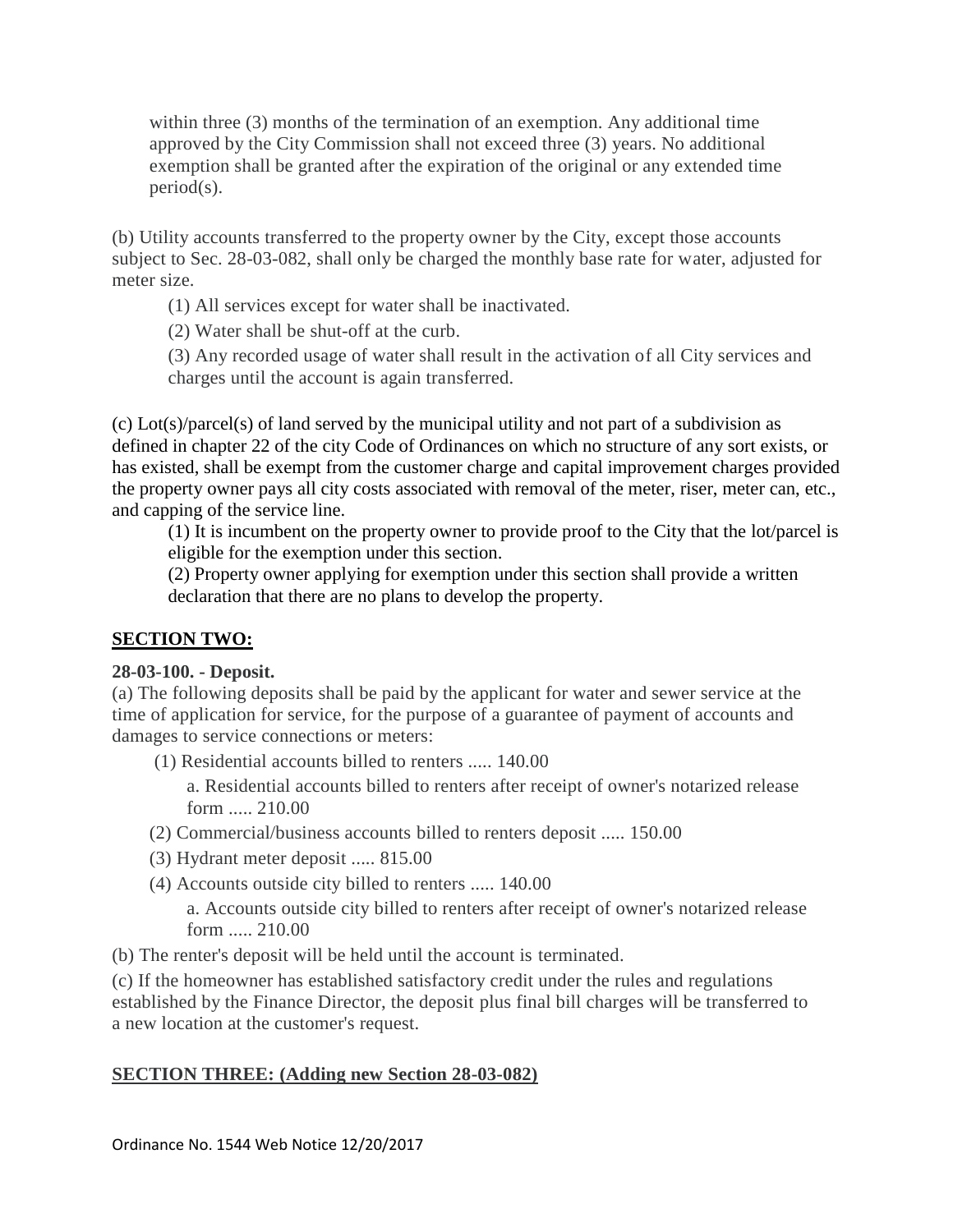## **28-03-082. – Modified Base Rate**

Effective the first billing cycle after February 1, 2018, lot(s)/parcel(s) of land served by the municipal utility and not part of a subdivision as defined in chapter 22 of the city Code of Ordinances and on which no structure exists shall be charged a modified monthly base rate of ten dollars (\$10.00).

- a. It is the responsibility of the property owner to identify, in writing, to the City of Alamogordo, Customer Service Division lot(s)/parcel(s) that may qualify for the modified base rate in this section. The modified base rate shall become effective upon written notification from the property owner and in no instance shall the effective date be prior to the date of notification.
- b. If water is used at lot(s)/parcel(s) covered by this section for any purpose the property owner shall be charged the monthly base rate for water and/or sewer as set in section 28-03-080, consumption charges, and all other applicable charges.

## **SECTION FOUR:**

## **28-03-085. - Ancillary charges for nonroutine services.**

The following ancillary charges are intended to defray costs of special, non-routine services provided to users of the city water system:

(1) Late fee per customer if payment for water, sewer or residential garbage collection fees, or any combined billing is more than ten (10) calendar days past due ..... \$10.00

- (2) Service calls (Monday—Friday, 8:00 a.m.—4:30 p.m.) ..... 32.00 Service calls during all other times ..... 64.00
- (3) New application or transfer of service ..... 25.00

(a) Property owners who submit Statement of Property Ownership form(s) shall not be charged a transfer fee for the properties listed on the form unless terminated for non-payment.

(4) Meter installation varies based on actual cost which includes parts mark-up.

(5) Administrative connection charge (connection charge) will be charged according to the cost of the particular situation.

- (6) Administrative fee for all liens filed ..... 200.00
- (7) Processing fee (active delinquent accounts) ..... 31.00
- (8) Disconnection fee current water and sewer base rate multiplied by twenty-four (24) as adjusted for meter size.
- (9) Cut off/turn on fee ..... 32.00

(10) Monthly rental fee for hydrant meters – to be billed monthly so long as the hydrant meter is in the possession of the customer … \$25.00

**DONE** this \_\_\_\_\_\_\_ day of \_\_\_\_\_\_\_\_\_\_\_\_\_, 2017.